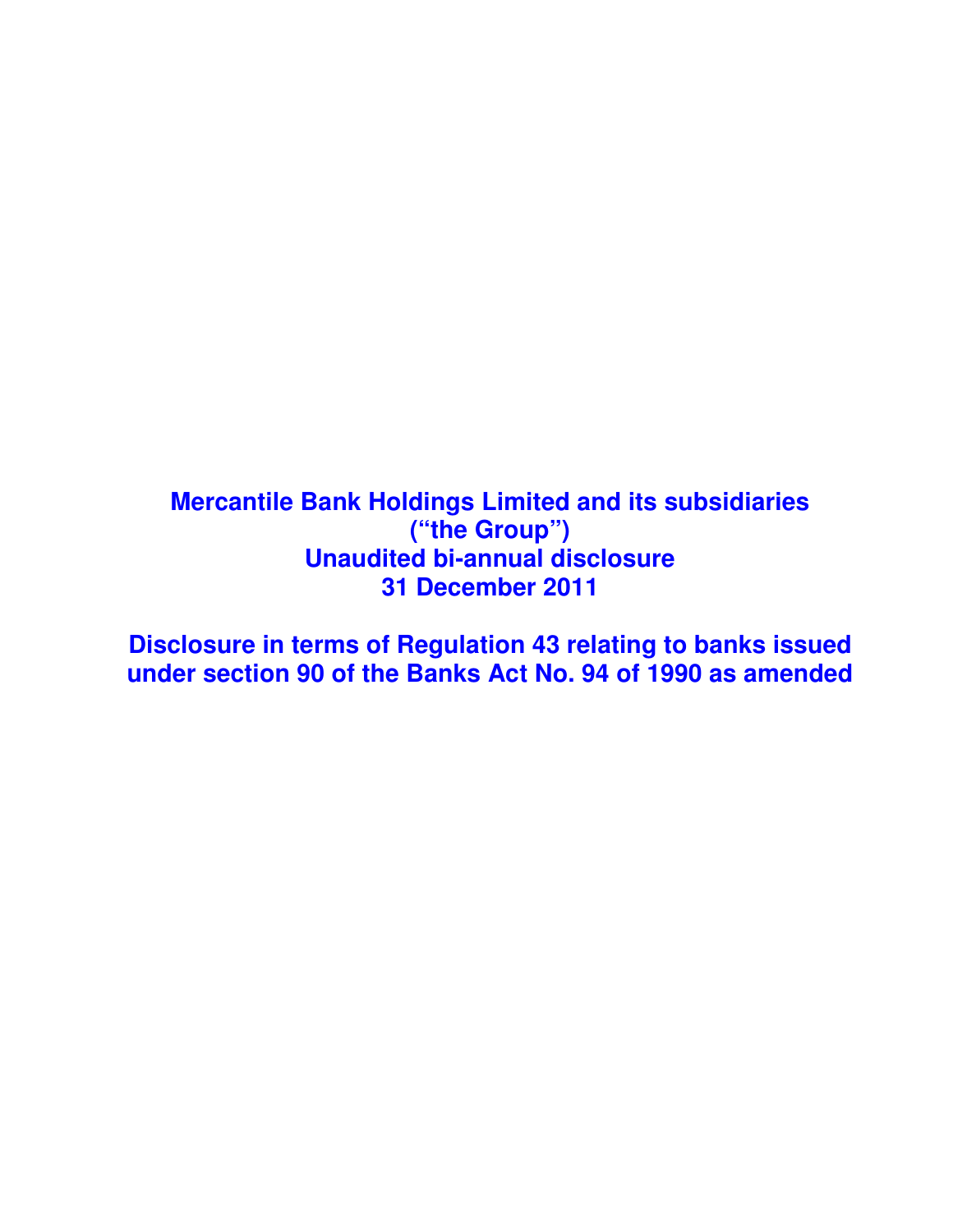#### **1. Basis of compilation**

The following information is compiled in terms of Regulation 43 relating to banks issued under section 90 of the Banks Act No.94 of 1990 (as amended) the ("Regulations"), which incorporates the Basel II Pillar Three requirements on market discipline.

All disclosures presented below are consistent with those disclosed in terms of International Financial Reporting Standards ("IFRS") unless otherwise stated. In the main, differences between IFRS and information disclosed in terms of the Regulations relate to the definition of capital and the calculation and measurement thereof.

These disclosures have been prepared in compliance with the Group's disclosure policy.

## **2. Scope of reporting**

This report covers the consolidated results of Mercantile Bank Holdings Limited and its subsidiaries ("the Group") for 31 December 2011.

Mercantile Bank Holdings Limited is a registered bank controlling and investment holding company. Its holding company is Caixa Geral de Depósitos S.A. ("CGD"), a company registered in Portugal.

The consolidated approach adopted for accounting purposes is consistent with the approach adopted for regulatory purposes. The descriptions and details of the entities within the Group are as follows:

|                                          | <b>Effective</b> |                                 |              |
|------------------------------------------|------------------|---------------------------------|--------------|
|                                          | holding          | <b>Nature of</b>                | <b>Fully</b> |
|                                          | ℅                | <b>business</b>                 | consolidated |
| <b>Company name</b>                      |                  |                                 |              |
| LSM (Troyeville) Properties (Pty) Ltd    | 100              | <b>Property holding</b>         | <b>Yes</b>   |
| Mercantile Bank Ltd                      | 100              | <b>Banking</b>                  | <b>Yes</b>   |
| Mercantile Insurance Brokers (Pty) Ltd   | 100              | Insurance and assurance brokers | <b>Yes</b>   |
| Portion 2 of Lot 8 Sandown (Pty) Ltd     | 100              | <b>Property holding</b>         | <b>Yes</b>   |
| <b>Custom Capital (Pty) Ltd</b>          | 74.9             | <b>Rental finance</b>           | <b>Yes</b>   |
| Multi Risk Investment Holdings (Pty) Ltd | 51               | Insurance and assurance brokers | <b>Yes</b>   |

Other than Regulatory capital adequacy requirements, there are currently no restrictions or other major impediments on the transfer of funds or capital within the Group.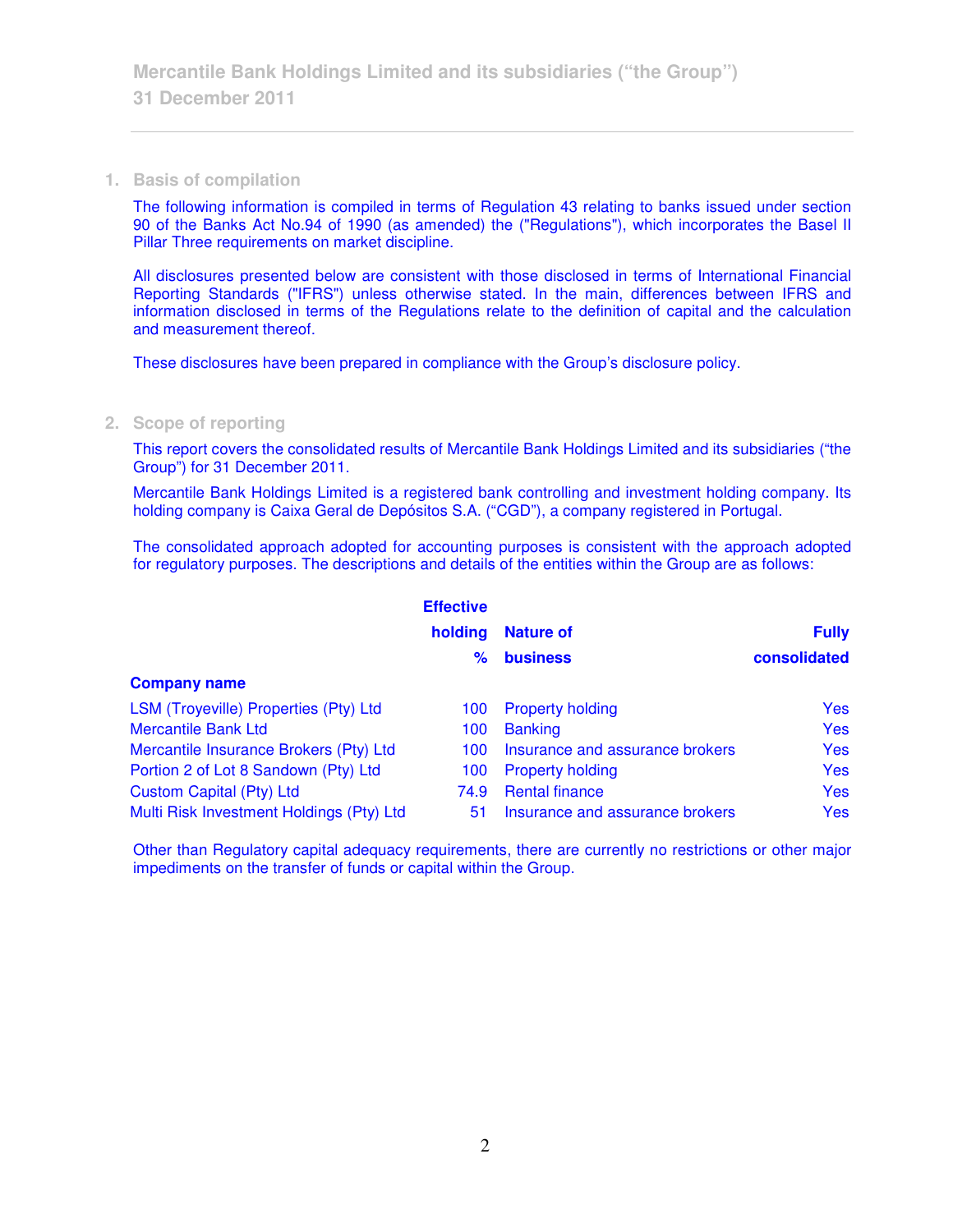- **3. Detailed disclosures**
- **3.1 Credit risk**

The Group has adopted the standardised approach to determine the capital requirement for credit risk on all portfolios. The Group does not intend to migrate to the internal ratings based approach for credit risk in the short-term.

The Group primarily advances funds to unrated counterparties. In the case of exposures to rated counterparties, the process of risk weighting these exposures is in accordance with the requirements of the Bank Regulations.

**Table 3.1.1 Gross credit risk exposures**  As at 31 December 2011

|                               | <b>Gross</b><br>exposure<br><b>R'000</b> | <b>Risk-weighted</b><br>exposure<br><b>R'000</b> | <b>Total capital</b><br>required $(@9.5%)$<br>R'000 |
|-------------------------------|------------------------------------------|--------------------------------------------------|-----------------------------------------------------|
| <b>Portfolios</b>             |                                          |                                                  |                                                     |
| Corporate                     | 673,442                                  | 510,817                                          | 48,528                                              |
| <b>SME Corporate</b>          | 2,270,336                                | 1,913,375                                        | 181,771                                             |
| <b>Public Sector Entities</b> | 9.704                                    | 4,852                                            | 461                                                 |
| <b>Sovereigns</b>             | 192,589                                  |                                                  |                                                     |
| <b>Banks</b>                  | 898,868                                  | 280,384                                          | 26,636                                              |
| Retail                        | 647,111                                  | 291,809                                          | 27,722                                              |
| <b>SME Retail</b>             | 2,108,539                                | 1,370,501                                        | 130,198                                             |
| <b>Total</b>                  | 6,800,589                                | 4,371,738                                        | 415,316                                             |

**Table 3.1.2 Aggregate credit exposure after set off but before and after credit mitigation techniques**  As at 31 December 2011

|                                       | <b>Gross credit</b><br>exposure after<br>set off<br><b>R'000</b> | <b>Credit risk</b><br>mitigation $(1)$<br><b>R'000</b> | <b>Credit exposure</b><br>after risk<br>mitigation<br><b>R'000</b> |
|---------------------------------------|------------------------------------------------------------------|--------------------------------------------------------|--------------------------------------------------------------------|
| <b>Major types of credit exposure</b> |                                                                  |                                                        |                                                                    |
| Corporate                             | 673,442                                                          | 13,068                                                 | 660,374                                                            |
| <b>SME Corporate</b>                  | 2,270,336                                                        | 5.419                                                  | 2,264,917                                                          |
| <b>Public Sector Entities</b>         | 9,704                                                            |                                                        | 9.704                                                              |
| <b>Sovereigns</b>                     | 192,589                                                          | $\overline{\phantom{0}}$                               | 192,589                                                            |
| <b>Banks</b>                          | 898,868                                                          |                                                        | 898,868                                                            |
| Retail                                | 647.111                                                          | 22,897                                                 | 624,214                                                            |
| <b>SME Retail</b>                     | 2,108,539                                                        | 44,530                                                 | 2,064,009                                                          |
| <b>Total</b>                          | 6,800,589                                                        | 85,914                                                 | 6,714,675                                                          |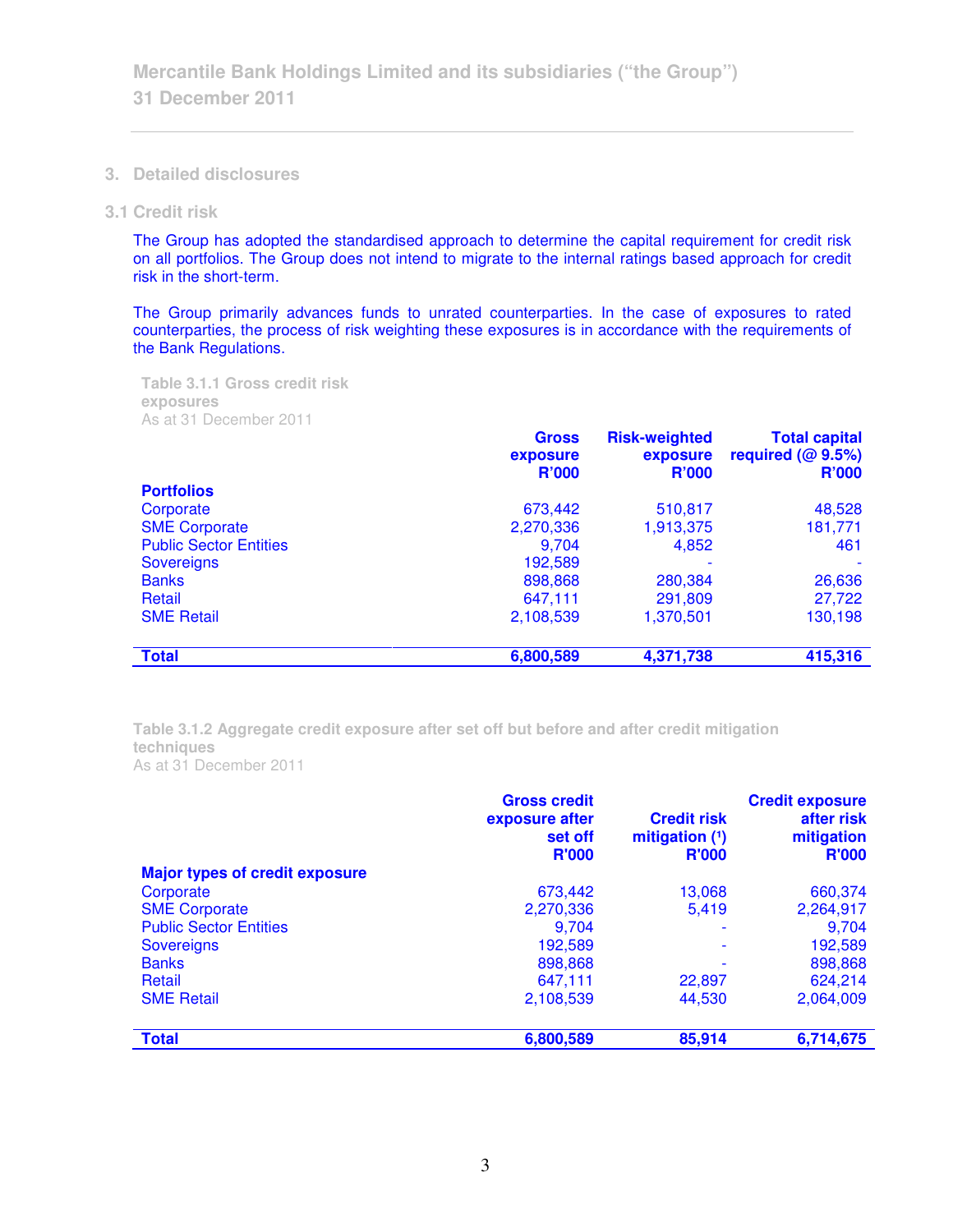**Mercantile Bank Holdings Limited and its subsidiaries ("the Group") 31 December 2011** 

**Table 3.1.2 Aggregate credit exposure after set off but before and after credit mitigation techniques (continued)**  As at 31 December 2011

(1) Only inward bank guarantees and eligible pledged investments and/or liquid funds are taken into account as credit risk mitigation. Inward guarantees are mainly received from CGD. Other forms of credit risk mitigation in the form of collateral are non-qualifying in terms of the Bank Regulations and are commented on below.

The Group uses on- and off- balance sheet netting to restrict its exposure to credit losses. When a client maintains both debit and credit balances with the Group and the Group enters into a netting agreement in respect of the relevant loans and deposits with the said counterparty, the Group may regard the exposure as a collateralised exposure in accordance with Regulation 23 of the Bank Regulations. As at 31 December 2011, the Group did not recognise any netting arrangements to reduce its credit risk exposures for capital adequacy requirements.

**Policies and processes for collateral valuation and management** 

Dependent upon the risk profile of the customer, the risk inherent in the product offering and the track record/payment history of the client, varying types and levels of security are taken to reduce credit related risks. These include inter alia pledges of investments, mortgage and notarial bonds, guarantees and cession of debtors. Various levels of security value are attached to the different categories of security taken. The value of the security is reviewed regularly and the Group does not have any material concentration risk in respect of collateral used to reduce credit risk. Clean or unsecured lending will only be considered for financially strong borrowers.

**On balance Off balance sheet exposure sheet exposure Derivative instruments Total R'000 R'000 R'000 R'000 Geographical area** South Africa 5,662,638 1,058,885 18,714 6,740,237 Other 60,352 and the total 49,240 contract the total 49,240 contract to the total 49,240 contract to the total - Africa (excl South Africa) 169 - 169 - 169 - 169 - 169 - 169 - 169 - 169 - 169 - 169 - 169 - 169 - 169 - 169 - 169 - 169 - 169 - 169 - 169 - 169 - 169 - 169 - 169 - 169 - 169 - 169 - 169 - 169 - 169 - 169 - 169 - 169 - 1 - Asia 1,646 - - 1,646 - Australia 1,158 - - 1,158 - Europe - CGD | 4,518 - - - - - 4,518 - Other institutions | 31,554 - 11,112 42,666 - North America **10,195** - 10,195 - 10,195 - 10,195 **Total 5,711,878 1,058,885 29,826 6,800,589** 

**Table 3.1.3 Geographical distribution of credit exposure**  As at 31 December 2011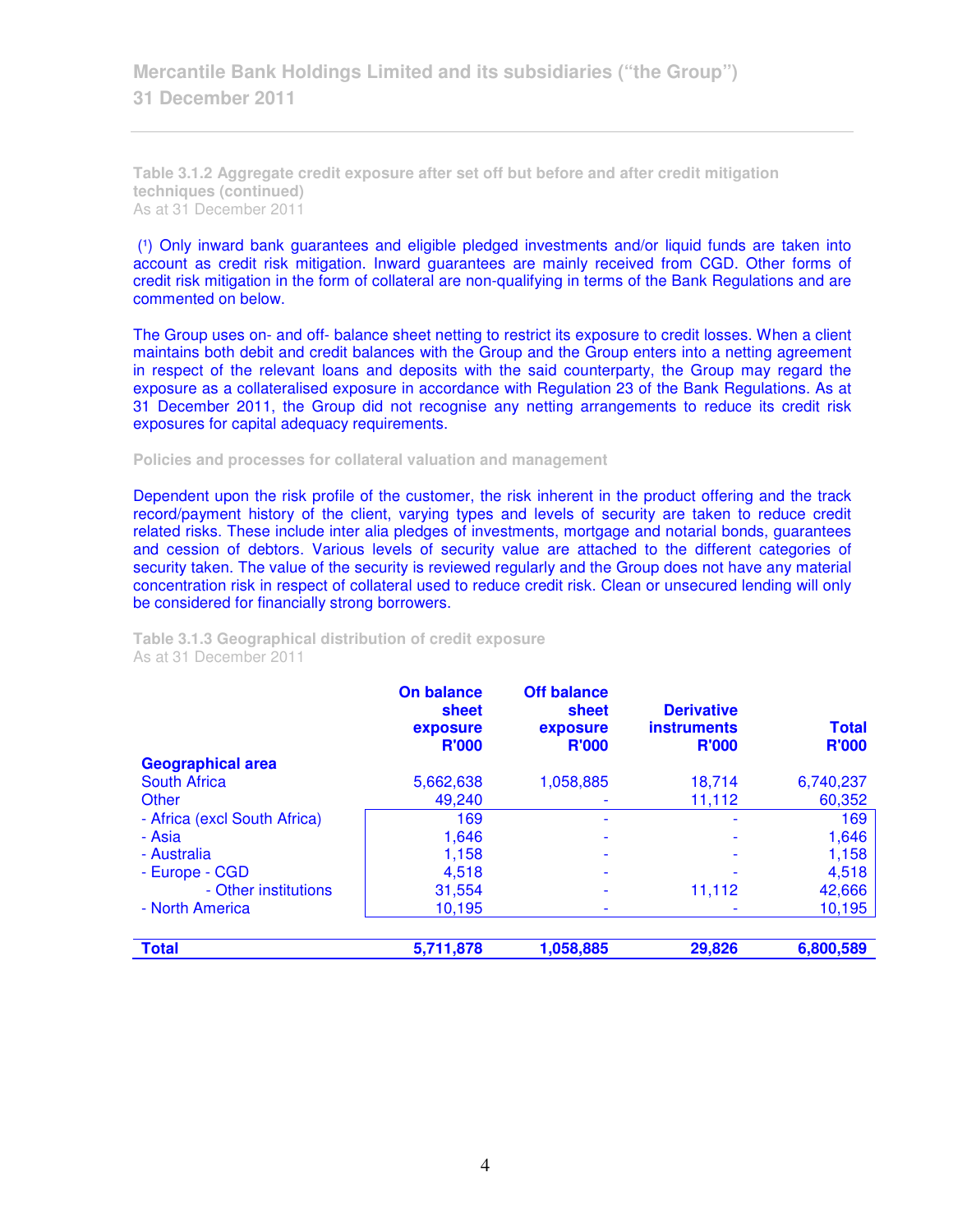**Table 3.1.4 Analyses of credit exposure based on industry sector**  As at 31 December 2011

|                                   | <b>On balance</b><br>sheet exposure<br><b>R'000</b> | <b>Off balance</b><br>sheet exposure<br><b>R'000</b> | <b>Derivative</b><br><b>instruments</b><br><b>R'000</b> | <b>Total</b><br><b>R'000</b> |
|-----------------------------------|-----------------------------------------------------|------------------------------------------------------|---------------------------------------------------------|------------------------------|
| <b>Industry sector</b>            |                                                     |                                                      |                                                         |                              |
| Agriculture, hunting, forestry    |                                                     |                                                      |                                                         |                              |
| and fishing                       | 148,825                                             | 11,853                                               | 52                                                      | 160,730                      |
| Mining and quarrying              | 255,891                                             | 29,801                                               | 4                                                       | 285,696                      |
| Manufacturing                     | 670,396                                             | 146,856                                              | 1,130                                                   | 818,382                      |
| Electricity, gas and water supply | 21,880                                              | 114                                                  | 202                                                     | 22,196                       |
| Construction                      | 418,188                                             | 37,842                                               | 2,342                                                   | 458,372                      |
| Wholesale and retail trade,       |                                                     |                                                      |                                                         |                              |
| repair of specified items, hotels |                                                     |                                                      |                                                         |                              |
| and restaurants                   | 758,917                                             | 364,738                                              | 3,714                                                   | 1,127,369                    |
| Transport, storage and            |                                                     |                                                      |                                                         |                              |
| communication                     | 74,211                                              | 17,808                                               | 9                                                       | 92,028                       |
| Financial intermediation and      |                                                     |                                                      |                                                         |                              |
| insurance                         | 1,359,504                                           | 100,816                                              | 19,124                                                  | 1,479,444                    |
| <b>Real estate</b>                | 740,812                                             | 15,313                                               | 171                                                     | 756,296                      |
| <b>Business services</b>          | 151,519                                             | 10,124                                               | 876                                                     | 162,519                      |
| Community, social and personal    |                                                     |                                                      |                                                         |                              |
| <b>services</b>                   | 54,921                                              | 6,085                                                | 52                                                      | 61,058                       |
| Private households                | 344,103                                             | 48,476                                               | 138                                                     | 392,717                      |
| Other                             | 712,711                                             | 269,059                                              | 2,012                                                   | 983,782                      |
| <b>Total</b>                      | 5,711,878                                           | 1,058,885                                            | 29,826                                                  | 6,800,589                    |

**Table 3.1.5 Derivatives exposing the bank to counterparty credit risk**  As at 31 December 2011

|                                                 |                         | <b>Maximum</b>         |
|-------------------------------------------------|-------------------------|------------------------|
|                                                 | <b>Total derivative</b> | counterparty<br>credit |
|                                                 | <b>instruments</b>      | exposure               |
|                                                 | <b>R'000</b>            | <b>R'000</b>           |
| <b>Counterparty credit risk</b>                 |                         |                        |
| <b>Gross positive fair value</b>                | 17,647                  | 22,127                 |
| <b>Current netting benefits</b>                 |                         |                        |
| Netted current credit exposure (pre-mitigation) | 18,328                  | 33,804                 |
| <b>Collateral value after haircut</b>           |                         |                        |
| <b>Current exposure method</b>                  | 29,826                  | 32,158                 |
| <b>Credit exposure</b>                          | 12.611                  | 14,502                 |

Derivative exposures are only incurred with clients of Mercantile which are of sound financial standing. These derivative risks are done on a back-to-back basis with the five major banks in South Africa. No concentration risk exists and no additional capital has been allocated.

The derivative exposure is currently margined to the extent of R3.1 million at December 2011 and no variation in margin is required in the event of credit rating changes for the Bank.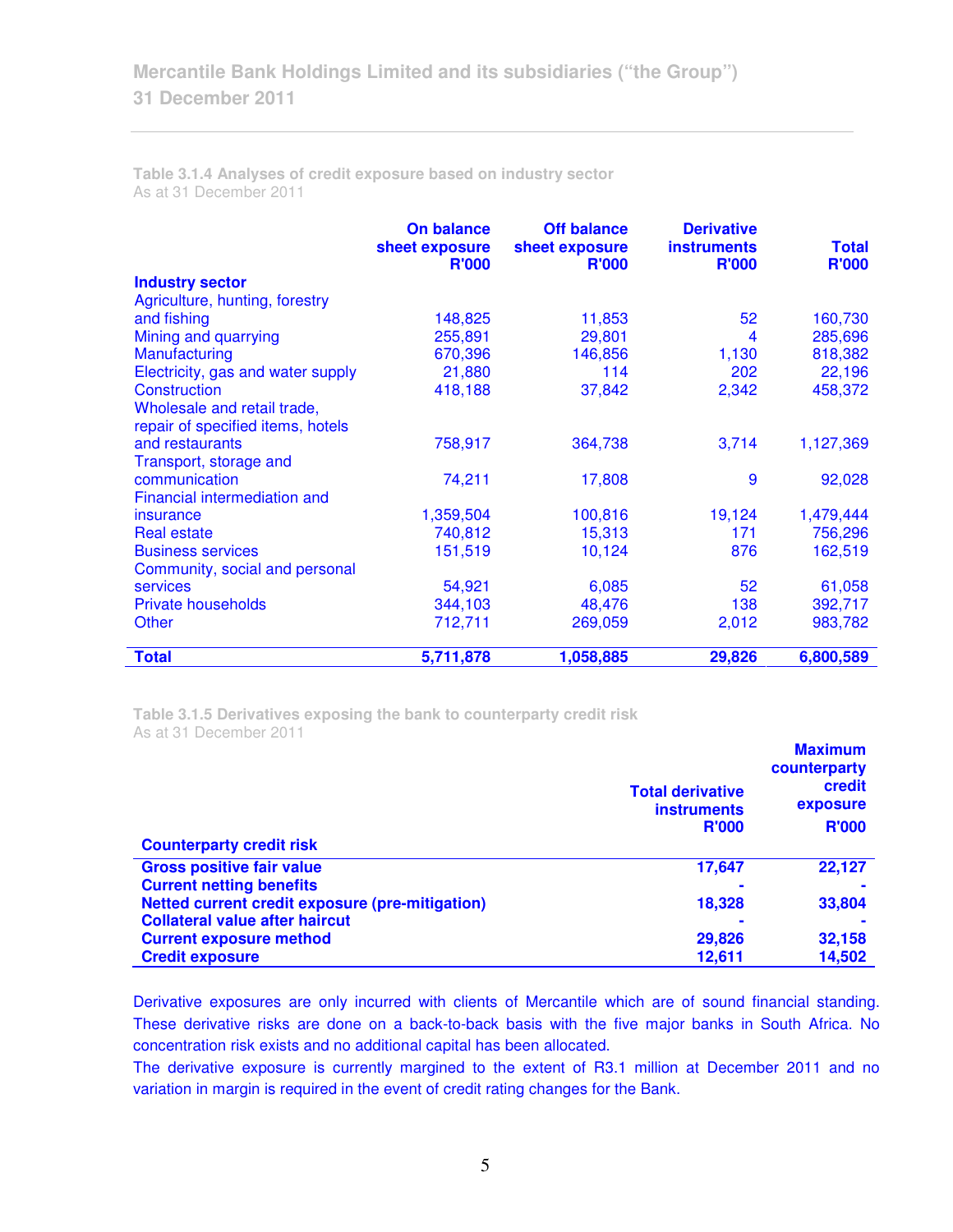**Table 3.1.6 Daily average gross credit exposure**  For the year ended 31 December 2011

|                                                                                         | <b>Average gross</b><br>credit<br>exposure<br><b>R'000</b> |
|-----------------------------------------------------------------------------------------|------------------------------------------------------------|
| Summary of on-balance sheet and off-balance sheet credit exposure<br><b>Asset class</b> |                                                            |
| <b>Liquid assets</b>                                                                    | 1,568,256                                                  |
| Cash and cash equivalents - Rand denominated                                            | 932,407                                                    |
| Cash and cash equivalents - Foreign currency denominated                                | 399,074                                                    |
| <b>Negotiable securities</b>                                                            | 236,775                                                    |
| <b>Gross loans and advances</b>                                                         | 4,099,318                                                  |
| <b>Current accounts</b>                                                                 | 786,913                                                    |
| <b>Credit card</b>                                                                      | 19,568                                                     |
| Mortgage loans                                                                          | 1,955,935                                                  |
| Instalment sales and leases                                                             | 423,938                                                    |
| Other advances                                                                          | 912,964                                                    |
| <b>Gross other assets</b>                                                               | 81,017                                                     |
| <b>Investments</b>                                                                      | 56,405                                                     |
| <b>Derivative financial assets</b>                                                      | 24,612                                                     |
|                                                                                         |                                                            |
| <b>On-balance sheet exposure</b>                                                        | 5,748,591                                                  |
| <b>Guarantees</b>                                                                       | 308,950                                                    |
| Letters of credit                                                                       | 14,991                                                     |
| <b>Committed undrawn facilities</b>                                                     | 102,268                                                    |
| Revocable overdraft facilities                                                          | 508,279                                                    |
| <b>Operating lease commitments</b>                                                      | 14,494                                                     |
| <b>Off-balance sheet exposure</b>                                                       | 948,982                                                    |
| <b>Total gross credit exposure</b>                                                      | 6,697,573                                                  |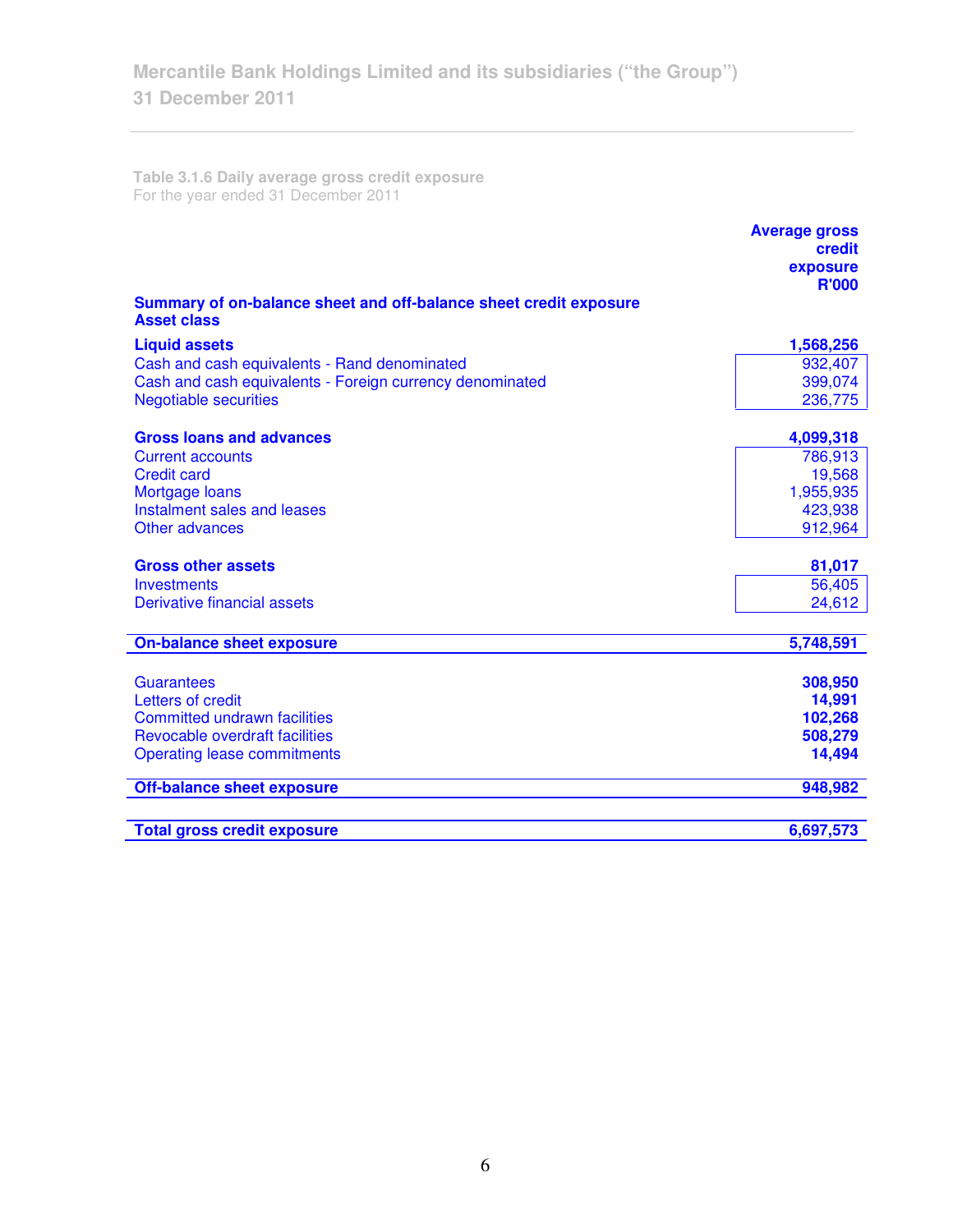**Table 3.1.7 Impairments of loans and advances per geographical area**  As at 31 December 2011

## **Impaired and past due loans and advances by geographical area**

|                                          | <b>South</b><br><b>Africa</b><br><b>Gross amount</b><br><b>R'000</b> | <b>Other</b><br><b>Gross amount</b><br><b>R'000</b> |
|------------------------------------------|----------------------------------------------------------------------|-----------------------------------------------------|
| Individually impaired loans and advances | 226,399                                                              |                                                     |
| <b>Impairments for credit losses</b>     |                                                                      |                                                     |
| Portfolio impairments                    | 4,399                                                                |                                                     |
| <b>Specific impairments</b>              | 72,151                                                               |                                                     |
|                                          | 76,550                                                               |                                                     |

## **Past due loans and advances**

| Category age analysis of loans and advances that are past due but not individually impaired |                               |                                |                                |                                                 |  |  |
|---------------------------------------------------------------------------------------------|-------------------------------|--------------------------------|--------------------------------|-------------------------------------------------|--|--|
| Past due for:                                                                               | $1 - 30$ days<br><b>R'000</b> | $31 - 60$ days<br><b>R'000</b> | $61 - 90$ days<br><b>R'000</b> | <b>Total</b><br>gross<br>amount<br><b>R'000</b> |  |  |
| <b>South Africa</b><br><b>Other</b>                                                         | 29,232<br>۰                   | 13,142<br>۰                    | 35,840<br>$\blacksquare$       | 78,214<br>$\blacksquare$                        |  |  |

A financial asset is past due when the counterparty has failed to make a payment when contractually due and is based on appropriate rules and assumptions per product type. An impairment loss is recognised if and only if, there is objective evidence that a financial asset or group of financial assets is impaired. Impaired exposure relates to assets that are individually determined to be impaired at reporting date.

**Table 3.1.8 Reconciliation of changes in specific and portfolio impairments**  For the year ended 31 December 2011

# **Impairments for credit losses**

| <b>Reconciliation of credit impairment balances</b> | <b>Portfolio</b><br><b>impairment</b><br><b>R'000</b> | <b>Specific</b><br><b>impairment</b><br><b>R'000</b> | <b>Total</b><br><b>R'000</b> |
|-----------------------------------------------------|-------------------------------------------------------|------------------------------------------------------|------------------------------|
| Credit impairments: balance at the beginning        |                                                       |                                                      |                              |
| of the year                                         | 5.513                                                 | 62.071                                               | 67,584                       |
| <b>Movements for the year:</b>                      |                                                       |                                                      |                              |
| Credit losses written-off                           |                                                       | (1,982)                                              | (1,982)                      |
| Net impairments raised/(released)                   | (1, 114)                                              | 12,062                                               | 10,948                       |
| Credit impairments: balance at the end of the       |                                                       |                                                      |                              |
| year                                                | 4.399                                                 | 72,151                                               | 76,550                       |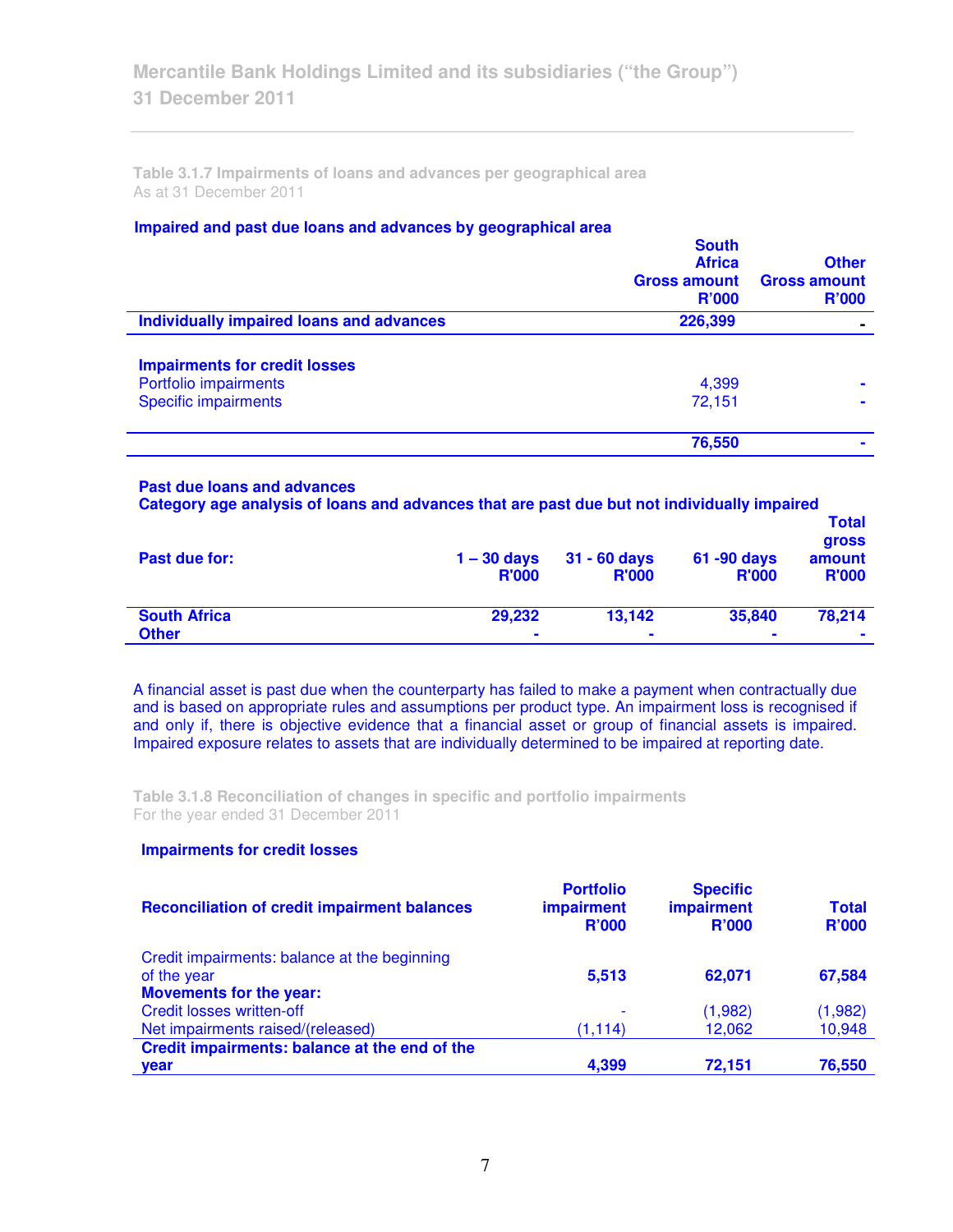**Table 3.1.9 Write-offs and recoveries reflected in the statement of comprehensive income**  For the year ended 31 December 2011

|                                                                                                | <b>South Africa</b><br><b>R'000</b> |
|------------------------------------------------------------------------------------------------|-------------------------------------|
| Net charge for credit losses in statement of comprehensive income<br>Movements for the period: |                                     |
| <b>Bad debts recovered</b>                                                                     | (778)                               |
| Net impairments raised                                                                         | 10,948                              |
| Amounts directly written off to other comprehensive income                                     | 1,448                               |
| <b>Net charge for credit losses</b>                                                            | 11.618                              |

**Table 3.1.10 Credit portfolio maturity analysis**  As at 31 December 2011

|                                                                     | <b>Current</b><br><b>accounts</b><br><b>R'000</b> | <b>Credit</b><br>card<br><b>R'000</b> | <b>Mortgage</b><br><b>loans</b><br><b>R'000</b> | <b>Instalment</b><br>sales and<br><b>leases</b><br><b>R'000</b> | <b>Other</b><br>advances<br><b>R'000</b> | <b>Total</b><br><b>Advances</b><br><b>R'000</b> |
|---------------------------------------------------------------------|---------------------------------------------------|---------------------------------------|-------------------------------------------------|-----------------------------------------------------------------|------------------------------------------|-------------------------------------------------|
| Maturing up to one<br>month<br><b>Maturing between</b>              | 938,645                                           | 19,777                                | 139,193                                         | 4,545                                                           | 12,144                                   | 1,114,304                                       |
| one and three<br>months<br><b>Maturing between</b><br>three and six |                                                   |                                       | 5                                               | 3,864                                                           | 4,913                                    | 8,782                                           |
| months<br><b>Maturing between</b><br>six months and one             |                                                   |                                       | 2,839                                           | 4,791                                                           | 4,030                                    | 11,660                                          |
| year<br>Maturing after one                                          | ۰                                                 |                                       | 23,127                                          | 17,707                                                          | 31,774                                   | 72,608                                          |
| year                                                                |                                                   | ۰                                     | 1,917,165                                       | 475,221                                                         | 966,673                                  | 3,359,059                                       |
|                                                                     | 938,645                                           | 19,777                                | 2,082,329                                       | 506,128                                                         | 1,019,534                                | 4,566,413                                       |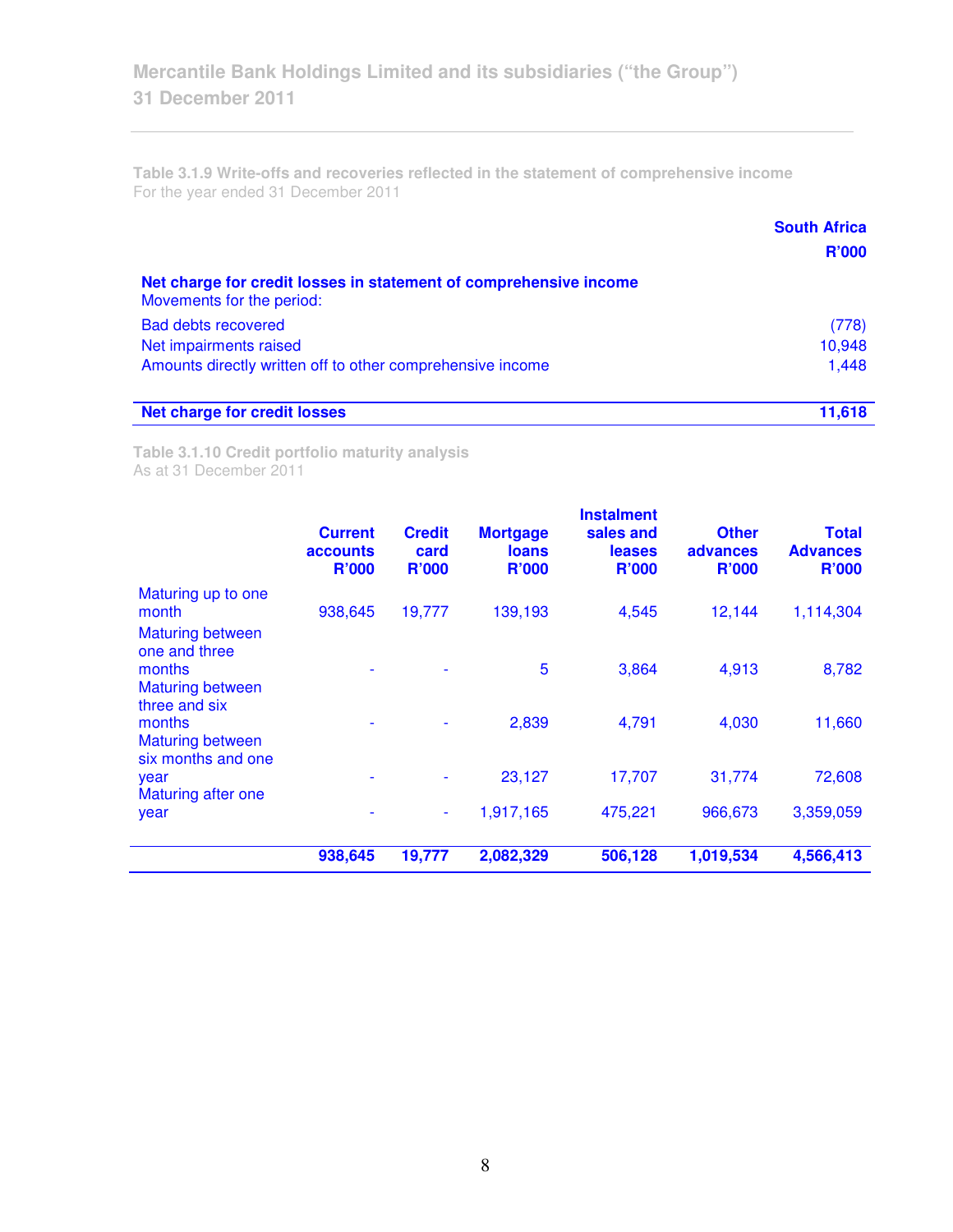## **3.2 Operational risk**

The Group currently holds R76.2 million in operational risk capital in terms of the standardised approach for the calculation of this capital (based on a capital requirement of 9.5%).

**3.3 Market risk** 

The portfolios that are subject to market risk are foreign exchange and interest rate contracts for which the Group currently holds R16.2 million in market risk capital in terms of the standardised approach for the calculation of this capital (based on a capital requirement of 9.5%).

# **3.4 Equity positions**

Investments consist of unlisted and listed equity investments and have been designated as availablefor-sale and at fair value through profit and loss.

**Table 3.4.1 Equity investments**  As at 31 December 2011

|                    | <b>Type</b>   | <b>Carrying</b><br>amount<br><b>R'000</b> | <b>Fair value</b><br><b>R'000</b> | <b>Capital</b><br>requirement<br>(QQ 9.5%)<br><b>R'000</b> |
|--------------------|---------------|-------------------------------------------|-----------------------------------|------------------------------------------------------------|
| <b>Investments</b> |               |                                           |                                   |                                                            |
| Listed             | <b>Shares</b> | 18,912                                    | 18,912                            | 1,797                                                      |
| <b>Unlisted</b>    | <b>Shares</b> | 44,877                                    | 44,877                            | 4,263                                                      |
|                    |               | 63,789                                    | 63,789                            | 6,060                                                      |

**Table 3.4.2 Realised and unrealised gains on equity investments**  For the year ended 31 December 2011

|                                                                       | <b>Total</b><br><b>R'000</b> |
|-----------------------------------------------------------------------|------------------------------|
| Unrealised gains and losses in profit and loss for the year<br>Listed |                              |
| <b>Unlisted</b>                                                       | 39,849                       |
|                                                                       | 39,849                       |
| Unrealised cumulative gains and losses recognised directly in equity  |                              |
| Listed                                                                | 18,945                       |
| <b>Unlisted</b>                                                       | 4,215                        |
|                                                                       | 23,160                       |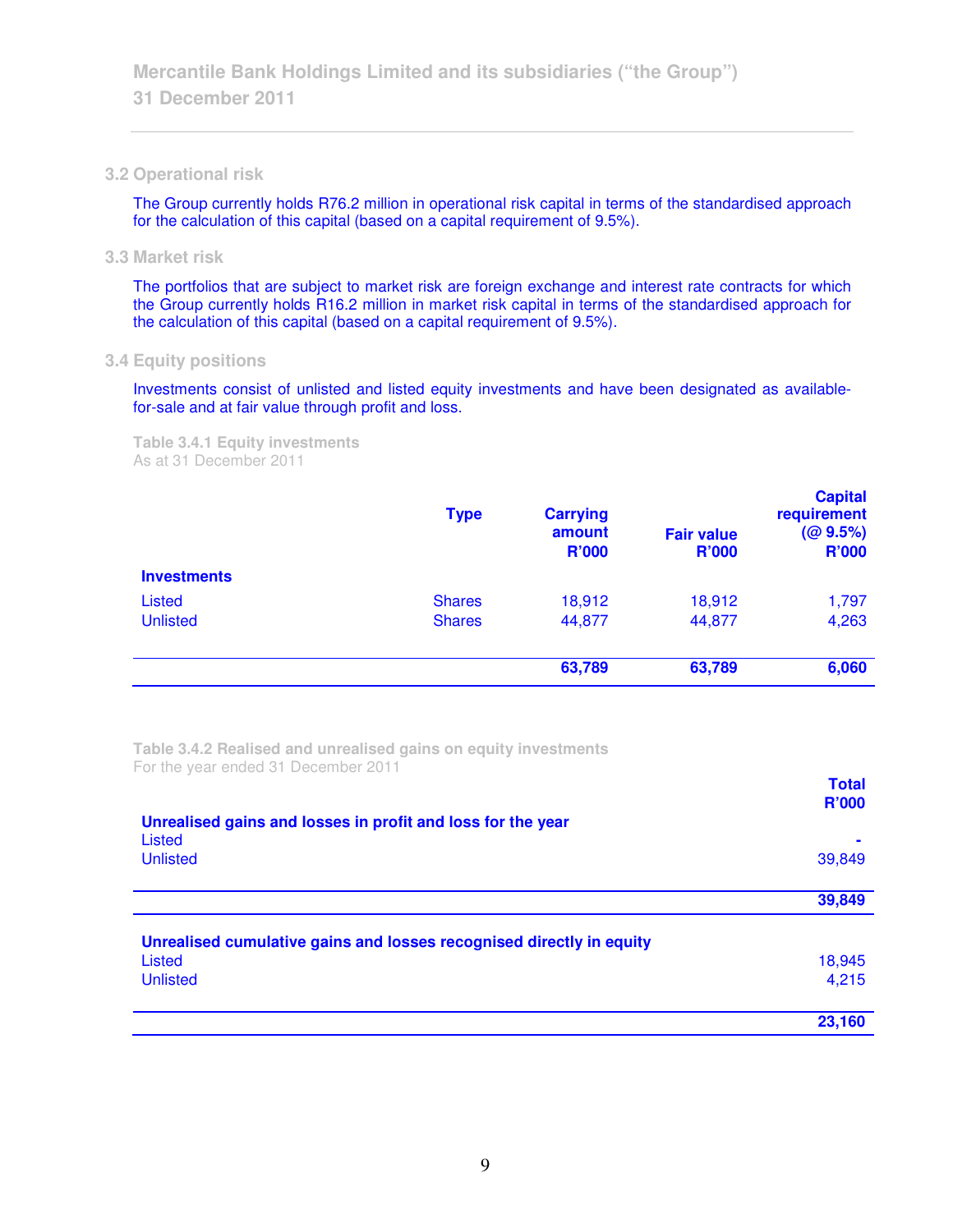## **3.5 Liquidity risk**

The table below summarises assets and liabilities of the Group into relevant maturity groupings, based on the remaining period to the contractual maturity at reporting date:

**Table 3.5 Liquidity maturity analyses**  As at 31 December 2011

|                                          | <b>Assets</b><br><b>R'000</b> | <b>Liabilities</b><br><b>R'000</b> | <b>Total</b><br>mismatch<br><b>R'000</b> |
|------------------------------------------|-------------------------------|------------------------------------|------------------------------------------|
| Maturing up to one month                 | 1,972,944                     | 3,118,764                          | (1, 145, 820)                            |
| Maturing between one and three months    | 377,610                       | 612,864                            | (235, 254)                               |
| Maturing between three and six months    | 13,428                        | 286,658                            | (273, 230)                               |
| Maturing between six months and one year | 72,800                        | 423,980                            | (351, 180)                               |
| Maturing after one year                  | 3,377,932                     | 34,915                             | 3,343,017                                |
| Non-contractual                          | 400.561                       | 62,505                             | 338,056                                  |
|                                          | 6,215,275                     | 4,539,686                          | 1,675,589                                |

## **3.6 Interest rate risk**

 **Interest rate sensitivity analyses** 

For regulatory purposes, the assessment and measurement of interest rate risk is based on the accumulated impact of interest rate sensitive instruments resulting from a parallel movement of plus or minus 200 basis points on the yield curve.

In addition, the impact on equity and profit and loss resulting from a change in interest rates is calculated monthly based on management's forecast of the most likely change in interest rates.

The table below reflects the Group's annual net interest income sensitivity for a 200 basis point increase or decrease in interest rates, while all other variables remain constant. The impact is mainly attributable to the Group's exposure to interest rates on its capital position and lending and borrowings in the banking book.

**Table 3.6 Net interest income sensitivity**  As at 31 December 2011

|                                                     | Impact on<br>economic<br>value of equity<br><b>R'000</b> | Impact on net<br><b>interest</b><br>income for<br>twelve months<br><b>R'000</b> |
|-----------------------------------------------------|----------------------------------------------------------|---------------------------------------------------------------------------------|
| Net interest income sensitivity of a parallel shock |                                                          |                                                                                 |
| Interest rate increase (200bps increase)            | 34,680                                                   | 34,680                                                                          |
| Interest rate decrease (200bps decrease)            | (31, 404)                                                | (31, 404)                                                                       |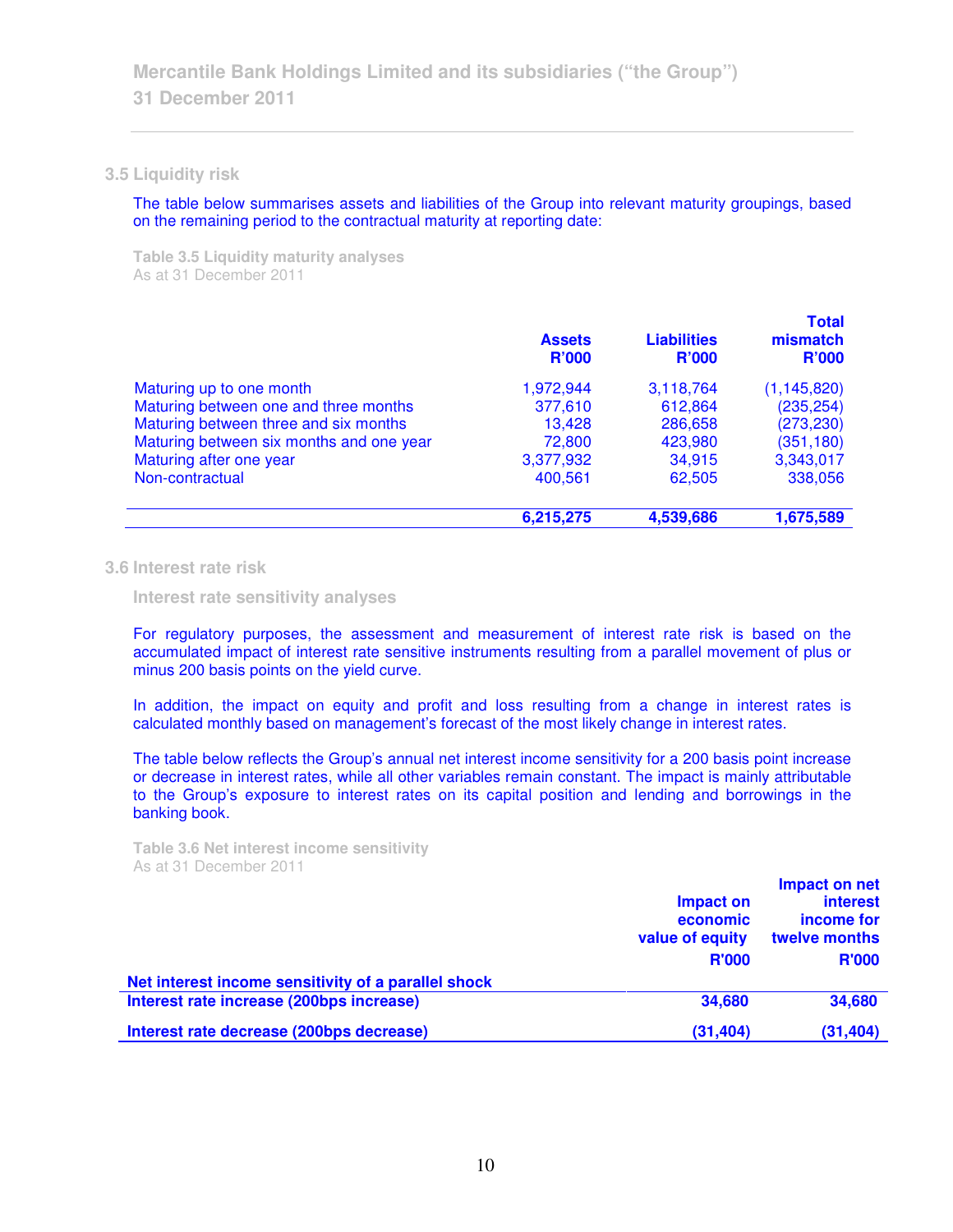# **3.7 Capital management**

**Table 3.7.1 Capital structure and regulatory capital adequacy**  As at 31 December 2011

|                              | <b>Mercantile</b><br><b>Bank Holdings</b><br><b>Limited</b><br><b>Group</b> | <b>Mercantile</b><br><b>Bank Limited</b><br><b>Company</b> |
|------------------------------|-----------------------------------------------------------------------------|------------------------------------------------------------|
| <b>Primary share capital</b> | <b>R'000</b>                                                                | <b>R'000</b>                                               |

# **Qualifying primary capital and reserve funds and deductions**

| <b>Issued primary share capital</b>                                                                             | 32,194                | 124,969            |
|-----------------------------------------------------------------------------------------------------------------|-----------------------|--------------------|
| <b>Ordinary shares</b>                                                                                          | 32,194                | 124,969            |
| <b>Primary unimpaired reserve funds</b>                                                                         | 1,562,857             | 1,499,350          |
| Share premium                                                                                                   | 1,170,754             | 1,358,331          |
| <b>Retained earnings</b>                                                                                        | 251,726               | 11,570             |
| Current year appropriated profits                                                                               | 129,111               | 117,218            |
| <b>General reserve</b>                                                                                          | 7,478                 | 12,231             |
| Other capital reserve funds                                                                                     | 3,788                 |                    |
| before deductions, specified approved amounts and non<br>qualifying amounts<br><b>Non-controlling interests</b> | 1,595,051<br>(3, 185) | 1,624,319<br>(804) |
| Deductions against primary share capital and primary                                                            |                       |                    |
| unimpaired reserve funds                                                                                        | (266, 018)            | (212, 828)         |
| Intangible assets - computer software                                                                           | (216, 086)            | (206, 817)         |
| Goodwill                                                                                                        | (49, 932)             |                    |
| Qualifying capital instruments held in banks                                                                    |                       | (6,011)            |
| Net qualifying primary share capital and reserve funds                                                          | 1,325,848             | 1,410,687          |

# **Qualifying secondary capital and reserve funds**

| <b>Secondary unimpaired reserve funds</b>                    | 34,692    | 3,509     |
|--------------------------------------------------------------|-----------|-----------|
| <b>Revaluation surplus</b>                                   | 31,217    | 34        |
| General allowance for credit impairment, after deferred tax  | 3,475     | 3,475     |
| Net qualifying secondary capital and reserve funds           | 34,692    | 3,509     |
| Aggregate amount of qualifying primary and secondary capital |           |           |
| and reserve funds                                            | 1,360,540 | 1,414,196 |
| <b>Capital adequacy ratio</b>                                | 24.10%    | 25.56%    |
| <b>Primary capital</b>                                       | 23.49%    | 25.50%    |
| Secondary capital                                            | 0.61%     | 0.06%     |